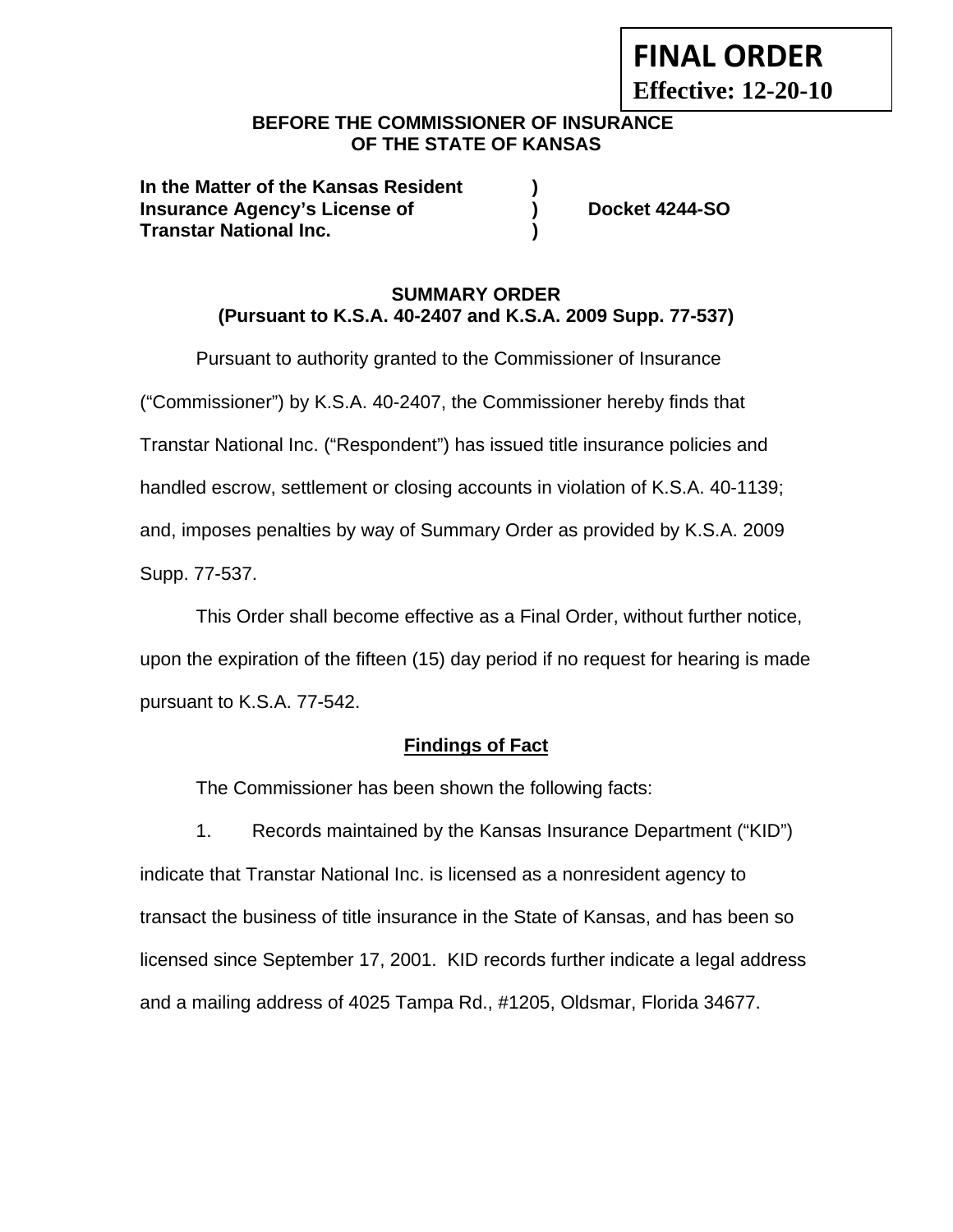2. The Commissioner of Insurance ("the Commissioner") has jurisdiction over the subject matter of this proceeding, and this proceeding is held in the public interest.

3. On or about May 24, 2010, KID received the audit report required by K.S.A. 2009 Supp. 40-1137 performed by White, Garrison & Hill, C.P.A. PC, indicating that Respondent was writing title policies in Kansas. KID was informed by Gena Stofa, a representative of Respondent, that Respondent had written 195 policies in Kansas without having filed the required rates and charges and the statutory bond.

4. Respondent filed the required rates and charges and the bond on July 16, 2010.

5. On October 4, 2010, KID sent a letter to Respondent outlining the facts and legal conclusions set forth in this Order and asked Respondent to contact the sender if the facts or conclusions were disputed.

6. On October 22, 2010, by email and October 25, 2010, by telephone, Respondent contacted KID offering mitigating circumstances, but providing no corrections to the letter.

#### **Applicable Law**

K.S.A. 40-1139 requires title insurers handling escrow, settlement or closing accounts to " … file with the commissioner a surety bond or irrevocable letter of credit in a form acceptable to the commissioner .... "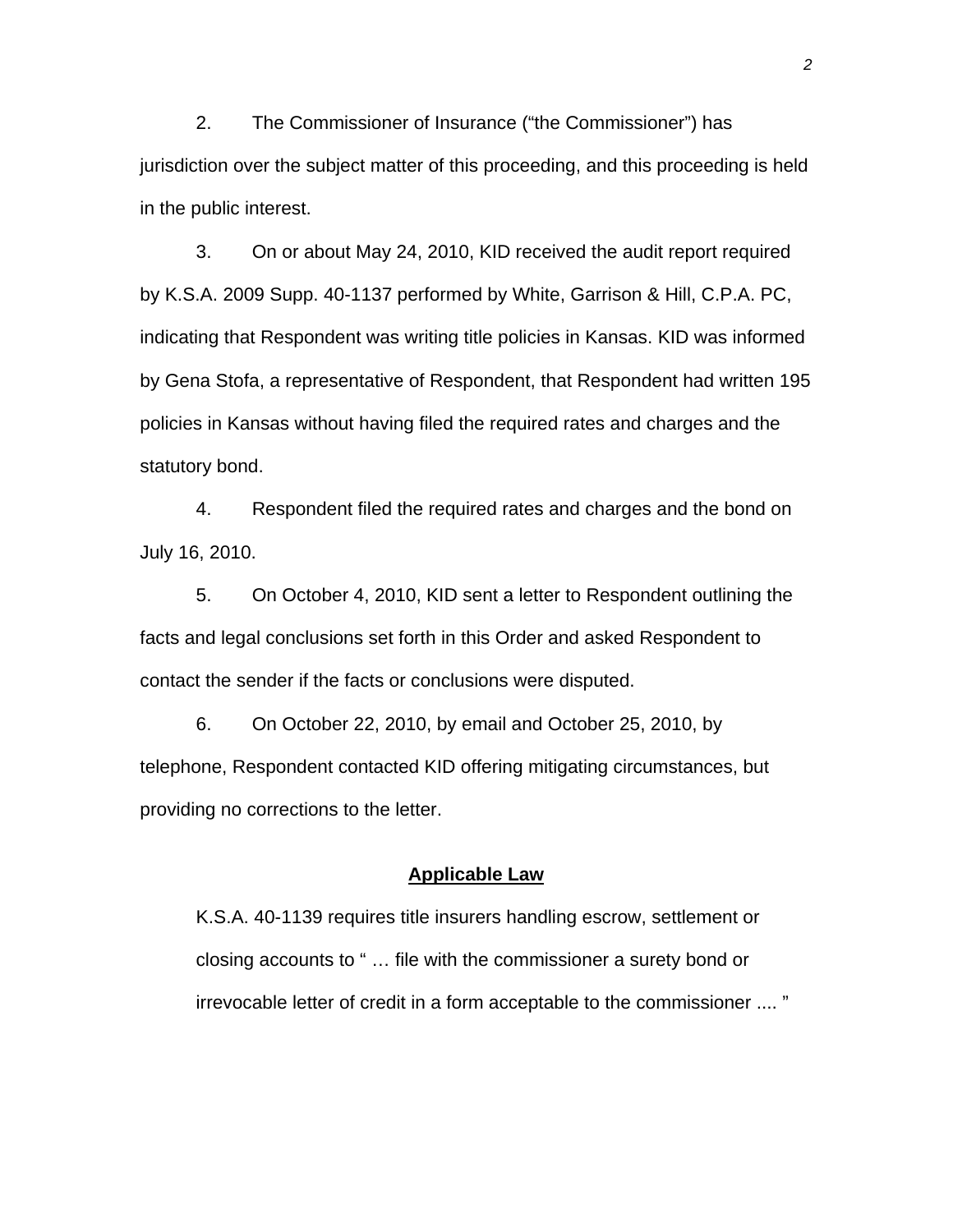K.S.A. 40-1141 provides:

If the commissioner determines that the title insurance agent has violated this act, … the commissioner may order that such person be subject to the penalties provided in K.S.A. 40-2406 *et seq.*

K.S.A. 40-2407 authorizes the Commissioner to order payment of penalties of " … not more than \$1,000 for each and every act and violation, but not to exceed an aggregate penalty of \$10,000, unless the person knew or reasonably should have known such person was in violation of this act, in which case the penalty shall be not more than \$5,00 for each and every act or violation, but not to exceed an aggregate of \$50,000 in any six-month period; …"

#### **Conclusions of Law**

 The Commissioner has jurisdiction over Respondent as well as the subject matter of this proceeding, and such proceeding is held in the public interest. Based on the facts and circumstances set forth herein, Transtar National Inc. on 195 occasions issued titled policies and conducted the business of insurance in violation of Kansas law.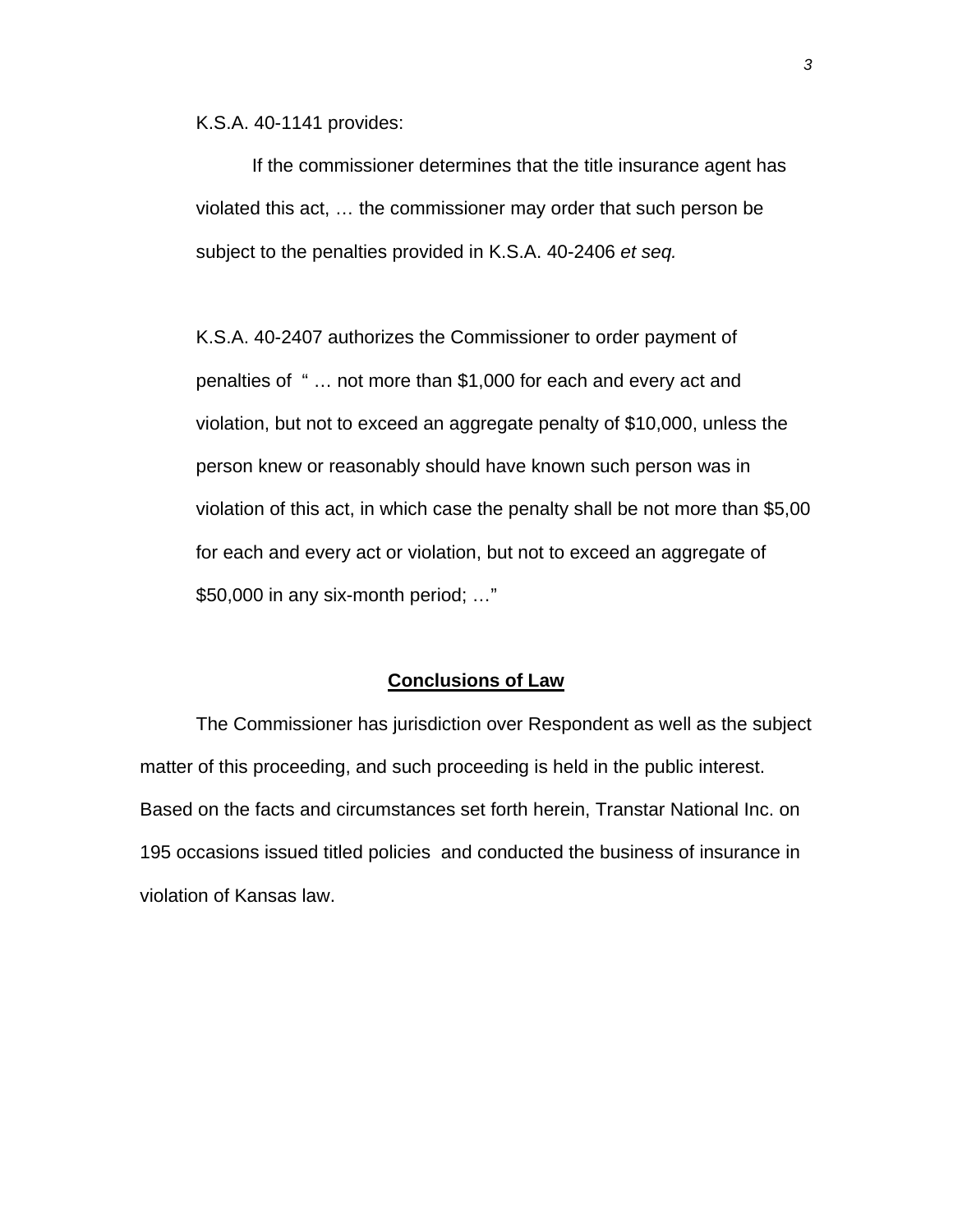#### **Policy Reasons for Decision**

 The Commissioner determines that it is in the public interest to protect consumers from agencies that are not in compliance with statutory requirements enacted to protect the public.

# **IT IS THEREFORE ORDERED BY THE COMMISSIONER OF INSURANCE THAT:**

 Transtar National Inc. shall remit to the Kansas Insurance Department an administrative penalty in the sum of five hundred dollars (\$500) for violating K.S.A. 40-1139.

 The Commissioner of Insurance retains jurisdiction over this matter to issue any and all further Orders deemed appropriate or to take such further action as necessary to dispose of this matter.

#### **Notice of Right to Hearing or Appeal**

You are entitled to a hearing pursuant to K.S.A. 2009 Supp. 77-537, the Kansas Administrative Procedure Act. If you desire a hearing, you must file a written request for a hearing with:

> John W. Campbell, General Counsel Kansas Insurance Department 420 S.W. 9th Street Topeka, Kansas 66612.

This request must be filed within fifteen (15) days from the date of service of this Order. If you request a hearing, the Kansas Insurance Department will notify you of the time and place of the hearing and information on the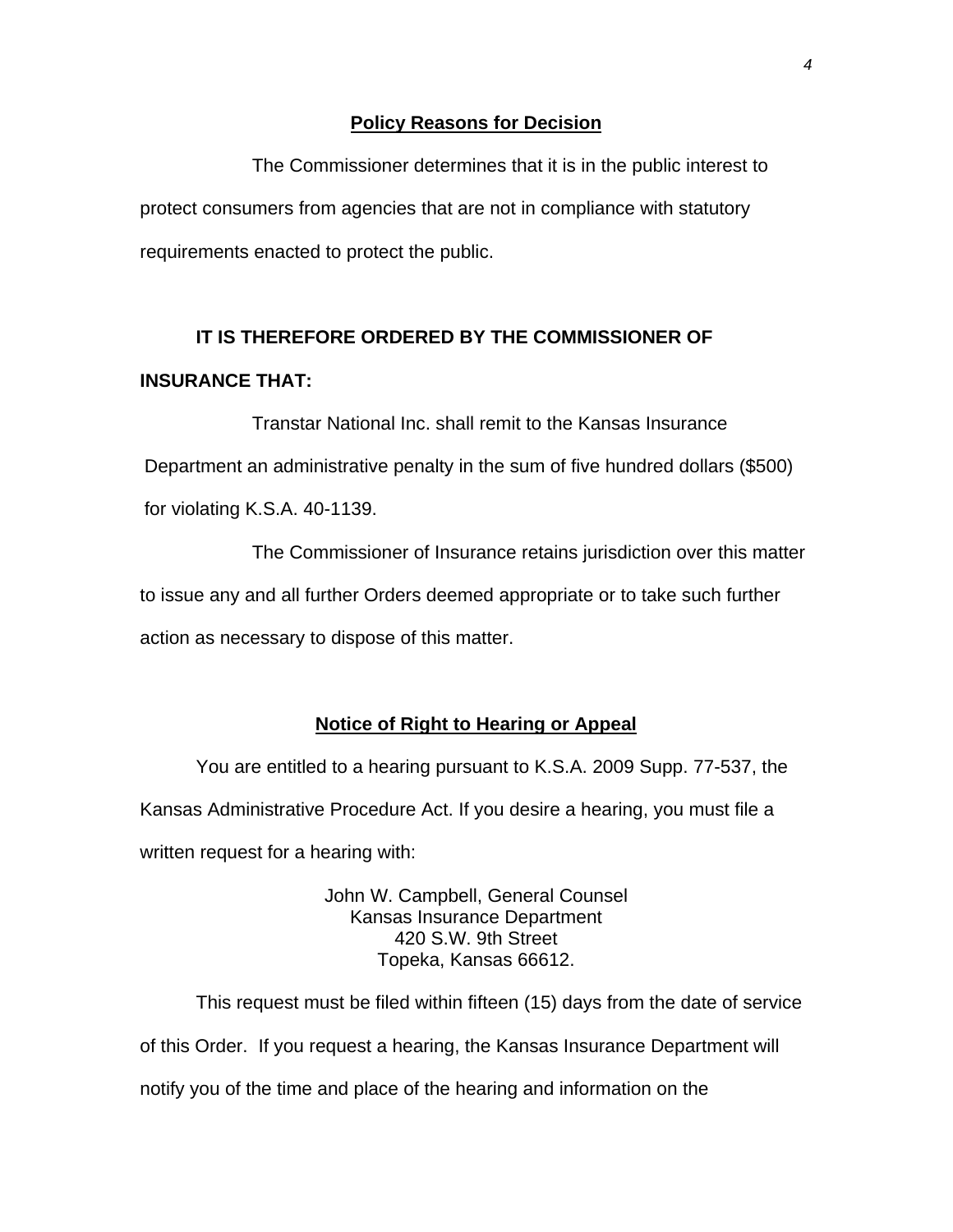procedures, right of representation, and other rights of parties relating to the conduct of the hearing, before commencement of same.

If a hearing is not requested in the time and manner stated above, this Order shall become effective as a Final Order upon the expiration of time for requesting a hearing, pursuant to K.S.A. 77-613. In the event that you file a petition for judicial review, pursuant to K.S.A. 77-613(e), the agency officer to be served on behalf of the Kansas Insurance Department is:

> John W. Campbell, General Counsel Kansas Insurance Department 420 S.W. 9th Street Topeka, Kansas 66612.

# **IT IS SO ORDERED THIS \_\_30th\_\_ DAY OF NOVEMBER, 2010, IN THE**

# **CITY OF TOPEKA, COUNTY OF SHAWNEE, STATE OF KANSAS.**



\_/s/ Sandy Praeger\_\_\_\_\_\_\_\_\_\_\_\_\_\_\_\_ Commissioner of Insurance

 \_/s/ John Campbell\_\_\_\_\_\_\_\_\_\_\_\_\_\_\_\_ John Campbell General Counsel

Approved and Submitted by:

/s/ John Wine John Wine Staff Attorney